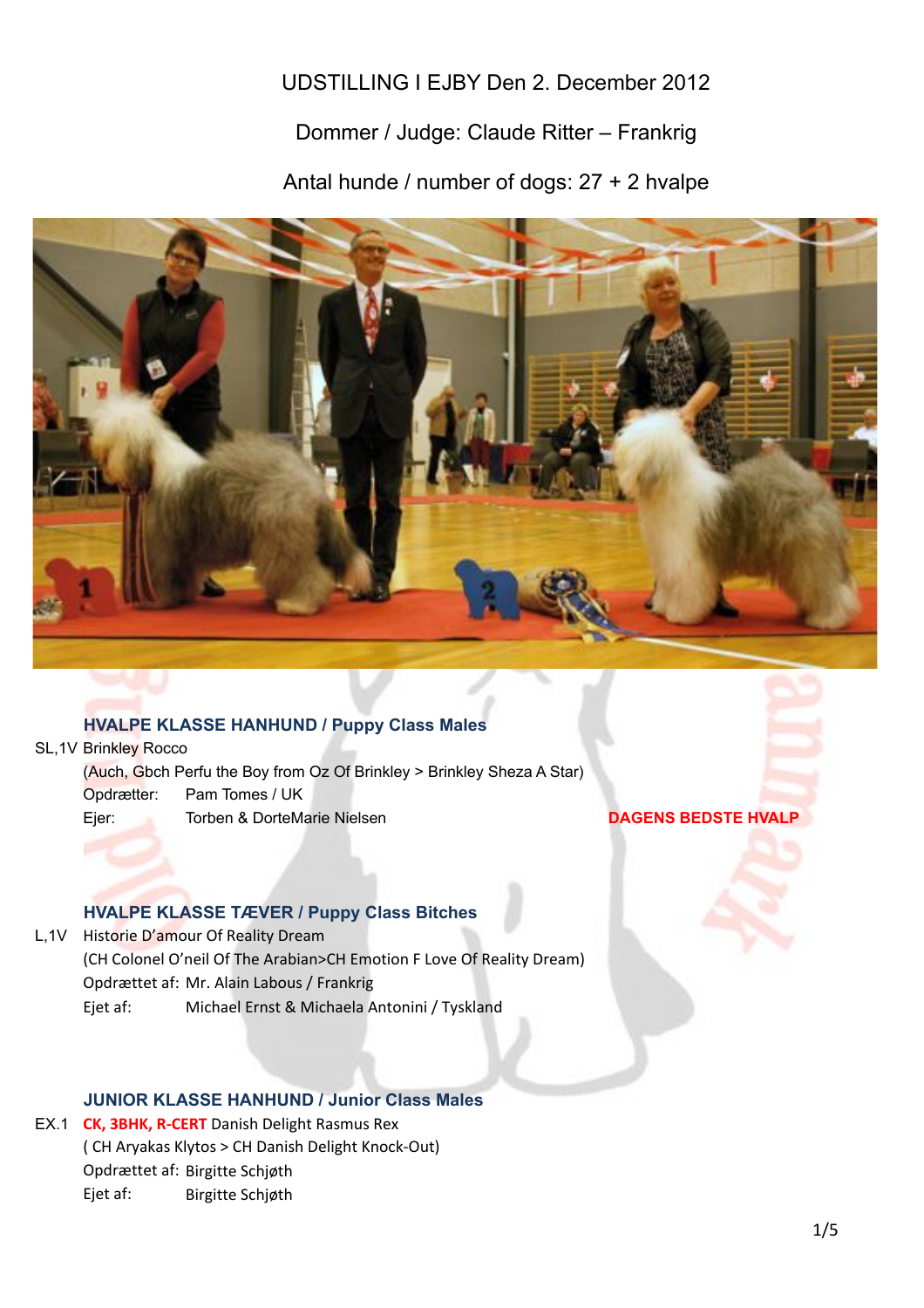EX.2 Catch Attention Let It Be (CACH, USCH Tumbleweed's Valubal Amadeus > Lykkegårdens Highlight 2005) Opdrættet af: Hanne Isaksen / Sverige Ejet af: Ulf Andersson / Sverige

VG.3 Catch Attention Sgt. Pepper (CACH, USCH Tumbleweed's Valubal Amadeus > Lykkegårdens Highlight 2005) Opdrættet af: Hanne Isaksen / Sverige Ejet af: Mogens Hansen

### **MELLEM KLASSE HANNER / Intermediate Class Males**

EX.1 **CK** Jolly Bear Harley Davidson LUCH,DKCH Youandi Antaeus > Bim-Bom-Bam Lenda Lerenda) Opdrættet af: Lis Thorup Hansen & Hans Ove Pedersen Ejet af: Susanne Brix Larsen

## **ÅBEN KLASSE HANNER / Open Class Males**

EX.1 **EXC. 1, CK, CERT, 2BHK** Danish Delight Quando Quando (CH Woody Woodstock von den Blue Zottel > Danish Delight Mary Go Round) Opdrættet af: Birgitte Schjøth Ejet+af. Isabel+Brodin+/+Sverige++++++++++++++++++++++++++++++++++++**\$\$\$NY\$DANSK\$CHAMPION\$HIP\$HIP\$HURRA'**

EX.2 **CK** Shaggy Blue Bob's I'm Legend (CH Rollingview Shaggy Blue Zorbas > CH Barking Bobby's Ray Of Light) Opdrættet+af: Andrea+&+Gerold+Zemmelroth+/+Tyskland Ejet af: Micahel Ernst & Michaela Antonini / Tyskland

EX.3 Old Dreams Admiral Freddie (INTCH+Bahlambs+Beaming+Blue+Beard+>+NOCH+Lykkegården+Hit+Of+The+World) Opdrættet af: Ingebjørg & Nils Henrik Agerup / Norge Ejet af: Mogens Hansen

## **CHAMPION KLASSE HANNER / Champion Class Males**

- EX.1 **EX. 1,CK, BHK1, KLUBCERT, BIR** DKCH, SECH, NOCH, NORDCH, VDHCH, INTCH Checkpoint Charlies Quasi Qualified (Brinkley Shakespear In Love > DEVDHCH Needless and Pins aus der Alten Noris) Opdrættet af: Michaela Horn Pivotti / Tyskland Ejet+af. Christa+&+Povl+Stensig++++++++++++++++++++++++++++++++++++++**NY\$DANSK\$KLUBCHAMPION\$HIP\$HIP\$HURRA**
- EX.2 **CK** VDHCH Shaggy Blue Bob's Eros Ramazottel (Shaggy Blue Bobs Black Jack > Barking Bobby's Ray Of Light) Opdrættet af: Andrea & Gerold Semmelroth Ejer: Michael Ernst / Tyskland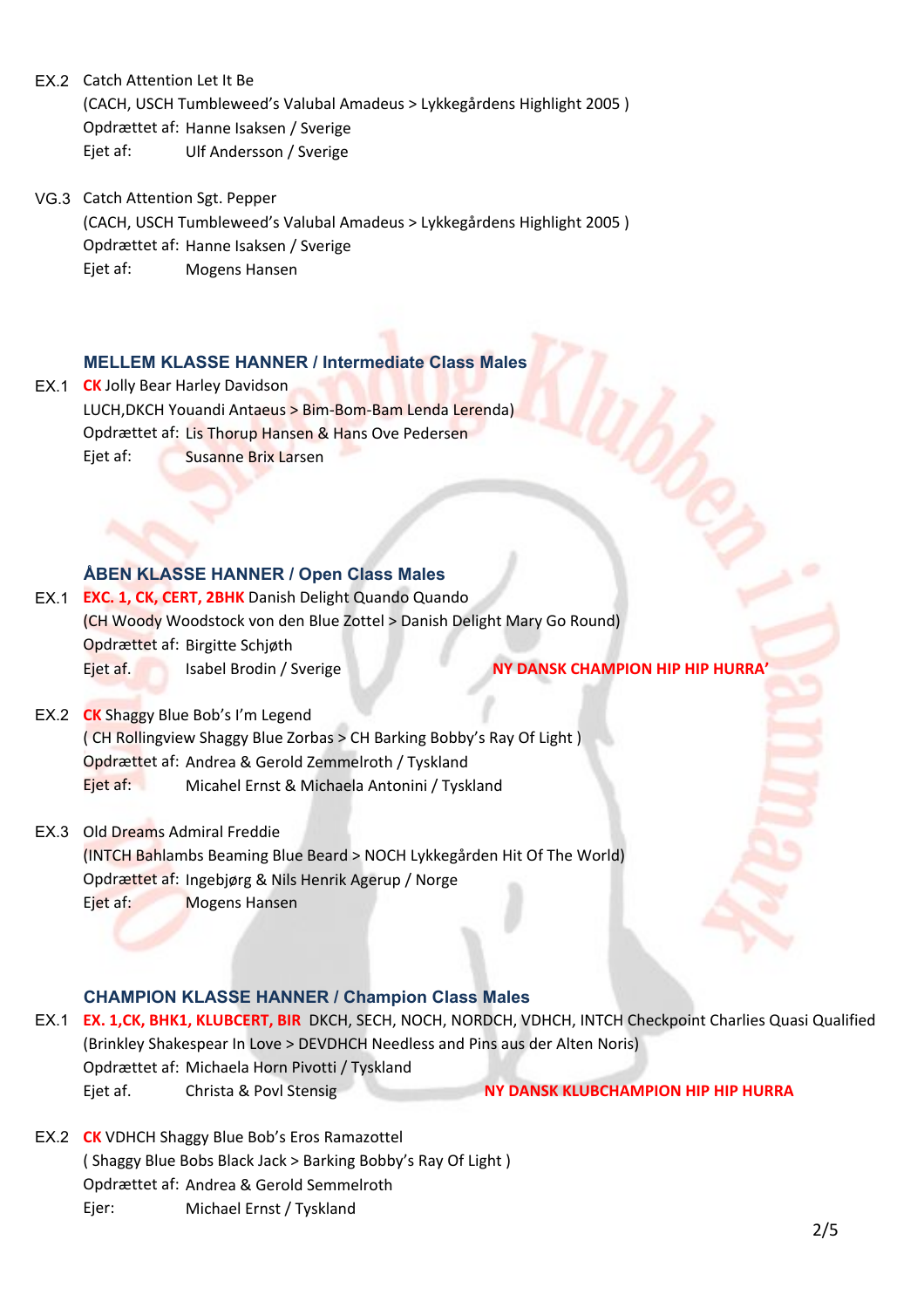EX.3 **CK** DKCH Jolly Bears Great Pretender (CH Jolly Bears Cassius Clay > Bim-Bom-Bam Hay Tormenta) Opdrættet af: Lis Thorup Hansen & Hans Ove Pedersen Ejet af: Inge-Lise Lose

### **VETERAN KLASSE/ Veteran Class Males**

EX.1 **CK, 4BHK** INTCH, NORDCH Great Danish Louis (INTCH Bugaboo's Lord Of Gould > SECH Great Danish Gloria) Opdrættet af: Yrsa & Flemming Jørgensen / Sverige Ejet+af: Anette+Bernandersson+/+Sverige+++++++++++++++++++++++++++**\$\$\$\$\$\$\$\$\$\$\$\$\$\$\$DAGENS\$BEDSTE\$VETERAN**

### **JUNIORKLASSE TÆVER / Junior Class Bitches**

- **EX.1 CK Enchant Donna Bella** (VDHCH Aryakas Hercules > ATCH Gentle Paws Enchant Of Castle Count) Opdrættet af: Eleonore Singer / Østrig Ejer: Henriette trimarchi
- EX.2 **CK** Catch Attention Please Please me (CACH, USCH Tumbleweed's Valubal Amadeus > CH Lykkegårds Highlight Opdrættet af: Hanne Isaksen / Sverige Ejet af: Hanne Isaksen / Sverige
- EX.3 **CK** Blue Berry's Perfect Snowflake (MECH Brinkley Barnaby > Blue Berry's Little Miss Snowflake) Opdrættet af: Birthe Fromberg & Jørgen Brieghel Eiet af: Lis Kristensen

### **MELLEMKLASSE TÆVER / Intermediate Class Bitches**

EX.1 Jolly Bears Honey Honey (CH Youandi Antaeus > Bim Bom Bam Lenda Lerenda) Opdrættet af: Lis Thorup Hansen & Hans Ove Pedersen Ejet af: Niels Nicolasjsen

### **ÅBEN KLASSE TÆVER / Open Class Bitches**

EX.1 **CK, 4BTK, CERT** SECH Great Danish Sunrise After Claude (INTCH Great Danish Louis > Great Danish Nora) Opdrættet af: Yrsa & Flemming Jørgensen / Sverige Ejet+af: Lotta+Crossner+/+Sverige+++++++++++++++++++++++++++++++++++++++++**\$NY\$DANSK\$CHAMPION\$HIP\$HIP\$HURRA\$**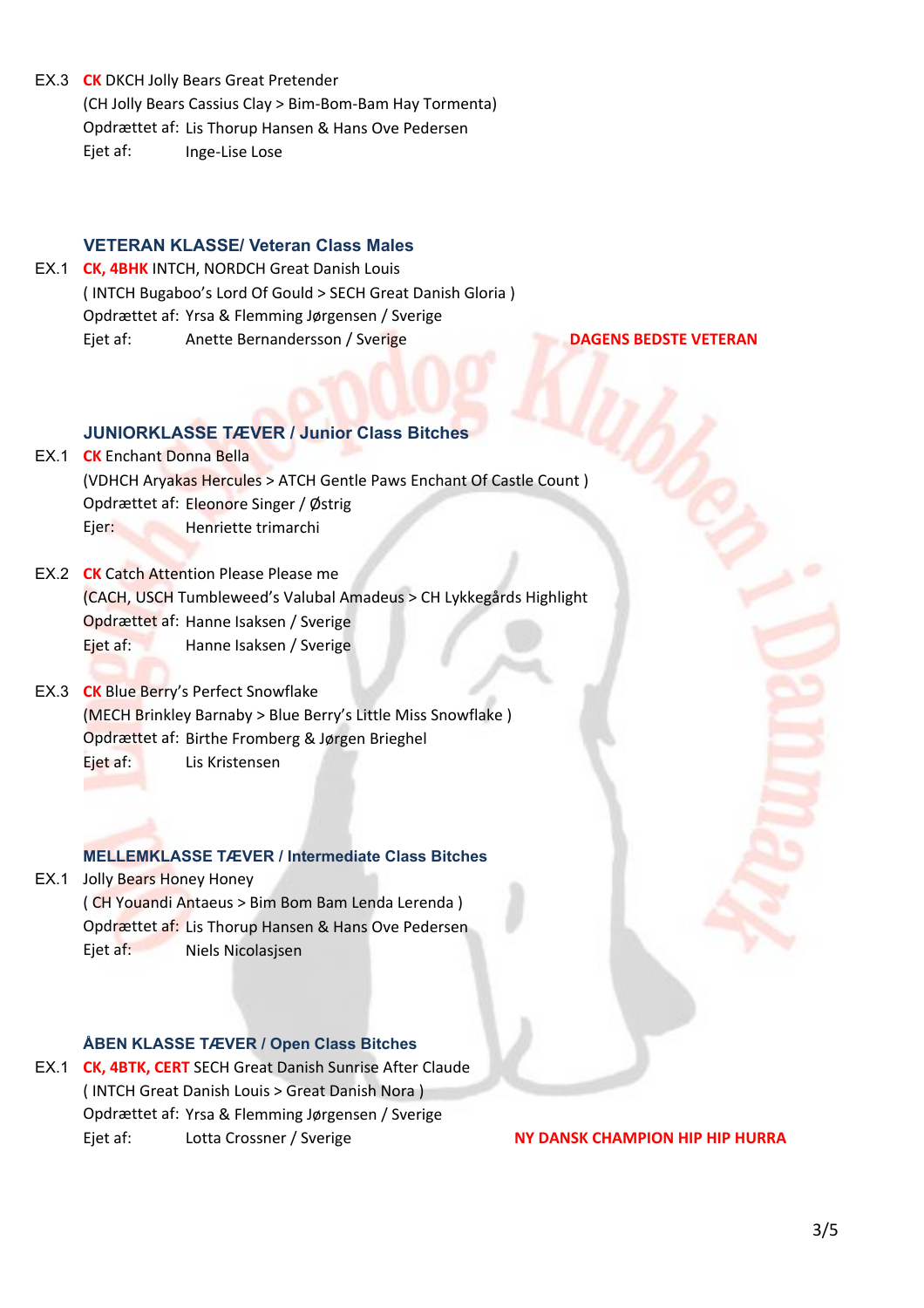- EX.2 **CK** Youandi Jeanne D'arc (CH Youandi Antaeus > CH Youandi Moet et Chandon) Opdrættet af: Inge van Engelen / Holland Ejet af: Lis Thorup Hansen
- EX. 3 **CK** Danish Delight Quintessa (WJW09 DEVDHCH Woody Woodstock Von Den Blue Zottel > Danish Delight Mary Go Round) Opdrættet af: Birgitte Schjøth Eiet af: Dorthe Madsen
- EX. 4 Danish Delight Memory Of A Breeze (CH Eldorado a.d.Elbe Urstromtal > CH Zottels Got To Be You) Opdrættet af. Birgitte Schjøth Ejet af: Annie Pedersen
- EX. Danish Delight Que Sera Sera (WJW09 DEVDHCH Woody Woodstock Von Den Blue Zottel > Danish Delight Mary Go Round) Opdrættet af. Birgitte Schjøth Eiet af: Maria Jakobsen

### **CHAMPIONKLASSE TÆVER / Champion Class Bitches**

- EX.1 **CK, 1BTK, BIM** NOCH, SECH, DKCH, FICH Azedagi's My Secret Adventure (HUCH Bottom Shaker My Secret > Azedagi's That's Me) Opdrættet af: Lene Johansen & Hasse Søderberg /Sverige Ejet af: Lene Johansen & Hasse Søderberg /Sverige
- EX.2 **CK, 2BTK, KLUBCERT** DKCH, SECH, NOCH, NORDCH, INTCH Enchant Ashley Beautiful Girl INTCH Aryakas Cosmo Junior > ATCH Enchant X-Piece Of Luck) Opdrættet af: Eleonore Singer / Østrig Ejet af: Christa & Povl Stensig
- EX.3 **CK, 3BTK SECH, DKCH, NORDCH Great Danish True Fairy–Tail** (WW08, SECH,DKCH,NOCH,NORDCHFICH Dizzny's Taxi Driver > SECH, DKCH Great Danish Lily Marlen) Opdrættet af: Yrsa & Flemming Jørgensen / Sverige Ejet af: Yrsa Jørgensen & Herdis Thuesen / Sverige
- EX.4 **CK** DKCH Grizzly Dream Blaze Of Glory (INTCH Checkpoint Charlies Quasi Qualified > DKCH Danish Delight Kiss Me Tiger) Opdrættet af: Anette Englykke Ejet af: Anette Englykke
- EX. SECH Catch Attention Noble Geisha (INTCH Dizzny's Taxi Driver > CH Lykkegårdens Highlight 2005) Opdrættet af: Hanne Isaksen / Sverige Ejet af: Hanne Isaksen / Sverige